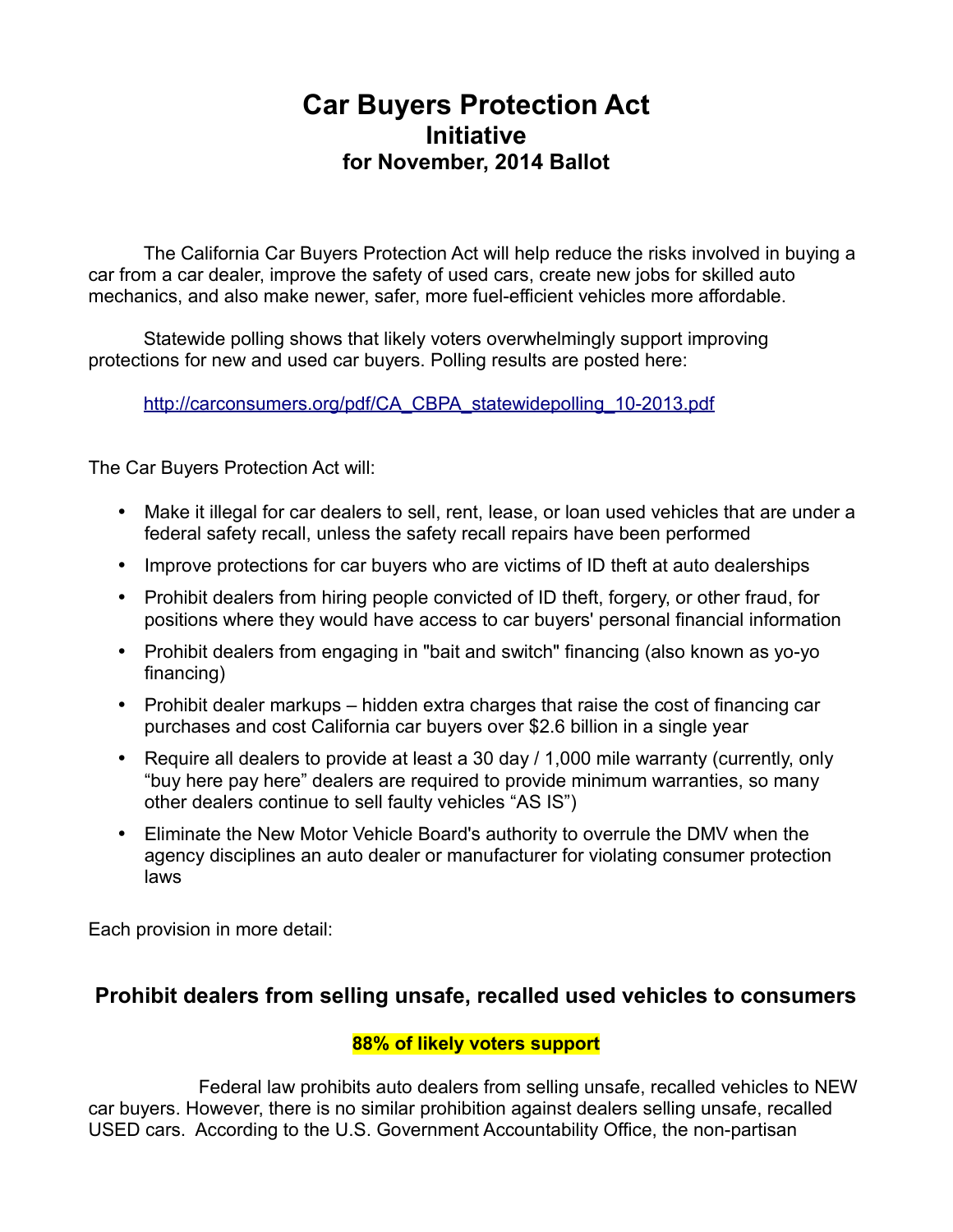research arm of the federal government:

*"NHTSA [the National Highway Traffic Safety Administration] cannot require used-car dealers, or franchised dealerships that sell used vehicles, to... get the defect remedied prior to sale... With over 35 million used cars sold by used and franchised dealerships in the United States in 2009 alone, this could pose a significant risk to the safety of millions of vehicle drivers and may have a negative impact on recall completion rates."[1](#page-1-0)*

Many news organizations, including the *Today Show, The CBS Early Show*, KOVR-TV in Sacramento, KABC-7 in Los Angeles, and other local TV stations, have broadcast undercover investigations showing auto dealers caught selling unsafe, unrepaired recalled used vehicles – claiming they had been thoroughly inspected and were perfectly safe.

Carfax has issued news alerts warning that millions of unrepaired recalled used cars are being offered for sale across the U.S.

The trade associations for new and used car dealers are opposing legislation in Sacramento, SB 686, authored by CA Senator Hannah-Beth Jackson, and sponsored by Consumers for Auto Reliability and Safety, to prohibit auto dealers from selling, renting, leasing, or loaning unsafe, recalled used cars to consumers unless the safety recall repairs have been performed. SB 686 is supported by Consumers Union, SAFE KIDS CA, State Farm Insurance Company, the Latino Business Association, the Firefighters Burn Institute, the Trauma Foundation, and many other pro-consumer / safety organizations.

SB 686 passed 23-12 in the Senate, but is stalled in the Assembly Business and Professions Committee, where it is now a "two-year" bill.

Like SB 686, the Car Buyers Protection Act is a reasonable measure that would simply require all auto dealers to do what some auto dealers have been doing for years. Retired California new car dealer Salvatore Cerrito, who testified before the Senate Judiciary and Appropriations Committees, wrote that he supports SB 686, and that he

*"...owned and managed major new car franchised auto dealerships in Northern and Southern California, including dealerships for Chevrolet, Pontiac, Cadillac, Oldsmobile, Lincoln, Mercury, Chrysler/Jeep/Doge, Toyota, Honda, Nissan, Mitsubishi, Hyundai, SAAB, Rolls Royce and Bentley. During that time, I ensured that the safety of our customers was paramount. I established procedures for performing routine inspections on all the vehicles we offered for sale, including a check to identify vehicles with outstanding safety recalls and either get them fixed or sell them at wholesale, rather than putting my customers' safety at risk."[2](#page-1-1)*

The dealers complained disingenuously that SB 686 does not go far enough, since it exempts rental car companies' rentals, while covering rental car companies' sales of recalled

<span id="page-1-0"></span>GAO Report, page 40 (emphasis added).

<span id="page-1-1"></span><sup>2</sup> Letter of retired California auto dealer Salvatore Cerrito to Senator Noreen Evans, April 10, 2013, posted here: http://carconsumers.org/pdf/formercardealer-safetyrecallseasytofind.pdf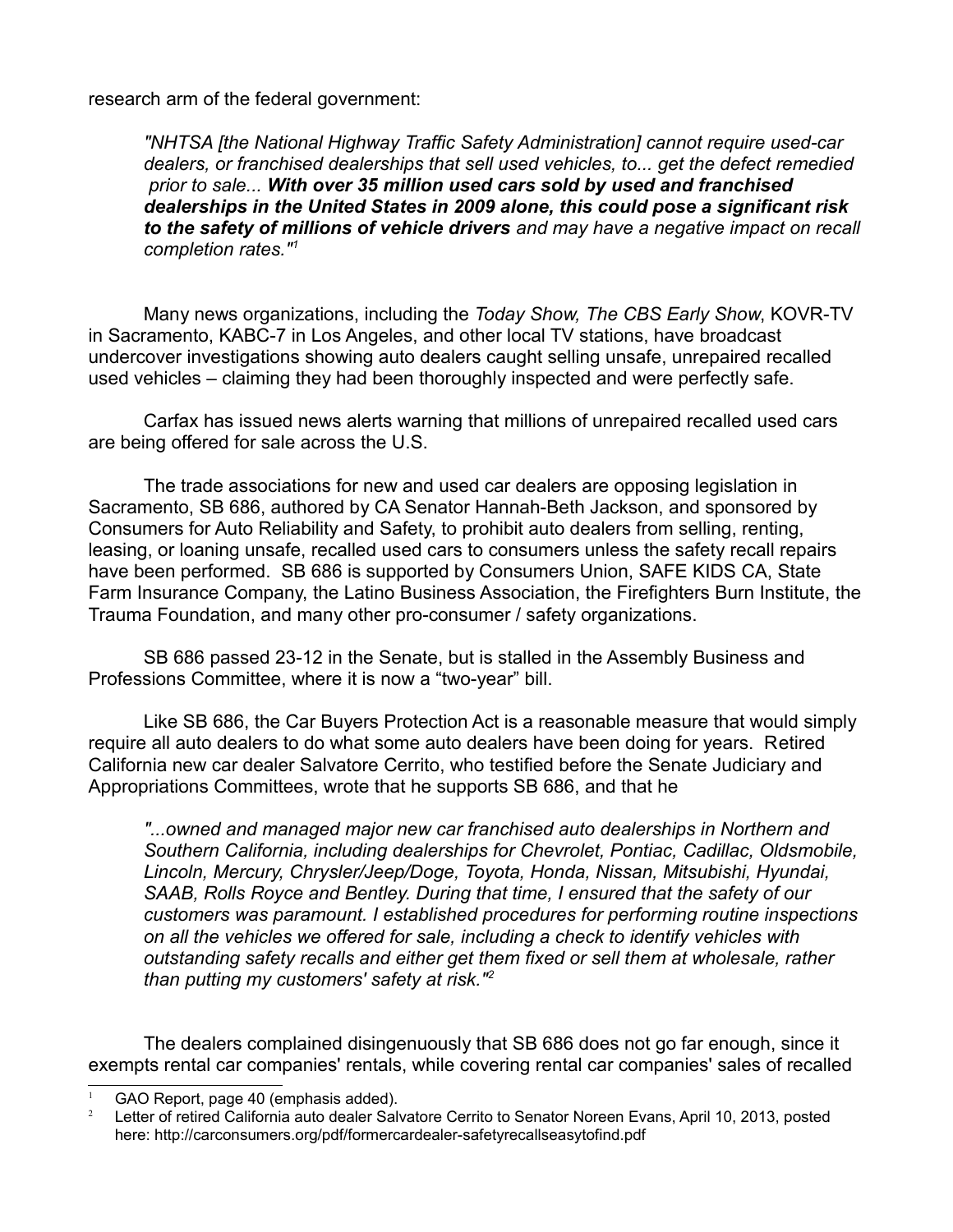used vehicles. What the dealers did not tell California legislators: the dealers themselves are opposing the federal legislation that would prohibit rental car companies from renting recalled vehicles, unless the repairs have been performed. All of the major rental car companies, and many of the smaller ones, including the American Rental Car Association, are supporting enactment of the Raechel and Jacqueline Houck Rental Car Safety Act, S 921. It's the *dealers* who are blocking enactment, while they seek a special exemption for dealers who also rent vehicles. If the dealers were truly concerned about the safety of vehicle renters, they would drop their opposition to the federal legislation.

## **Improve protections for victims of ID theft perpetrated by dealerships**

### **72% of likely voters support**

Identity theft perpetrated by car dealer employees is a serious problem.

According to a report in *Automotive News*, "Dealerships are targets for identity thieves — those working from both the inside and outside." The report quotes Dave Robertson, executive director of the Association of Finance and Insurance Professionals: "It's still a major problem, but it's not growing as fast." The report also quotes the Chief of the Fraud and Identity Theft Bureau of the Maricopa County Attorney's Office, regarding car dealerships: "I hate to say it, but it's a pretty common ground where information is breached."<sup>[3](#page-2-0)</sup>

In an attempt to curb identity theft at car dealerships and among other creditors, the Federal Trade Commission has issued "Red Flag" rules that apply to dealers. The FTC urges car dealers to train their employees to be on the lookout for identity thieves, including checking to see if the person in front of them looks like the photo on their driver's license.

Case in point: The Orange County District Attorney cracked down on an identity theft ring operating out of a major Nissan dealership, that falsified documents and purchased vehicles in the names of people who had not done any business with the dealership.<sup>[4](#page-2-1)</sup>

News release issued by the Orange County District Attorney:

California's identity theft statute fails to provide recourse for victims of ID theft against car dealers, when the dealers sell vehicles to ID thieves, then assign the sales contracts to third-party lenders, who then pursue the victims for payment.

The Car Buyers Protection Act will:

• Provide victims of ID theft at auto dealerships the same recourse they now have against lenders or others who make a claim seeking payment, closing a loophole that

<span id="page-2-0"></span><sup>3</sup> *Automotive News*, Dec. 5, 2011

<span id="page-2-1"></span>News Release issued by the Orange County District Attorney Tony Rackauckas, Sept. 25, 2008. http://www.orangecountyda.com/templates/printer\_version.asp?type=news&page=8&recordid=1015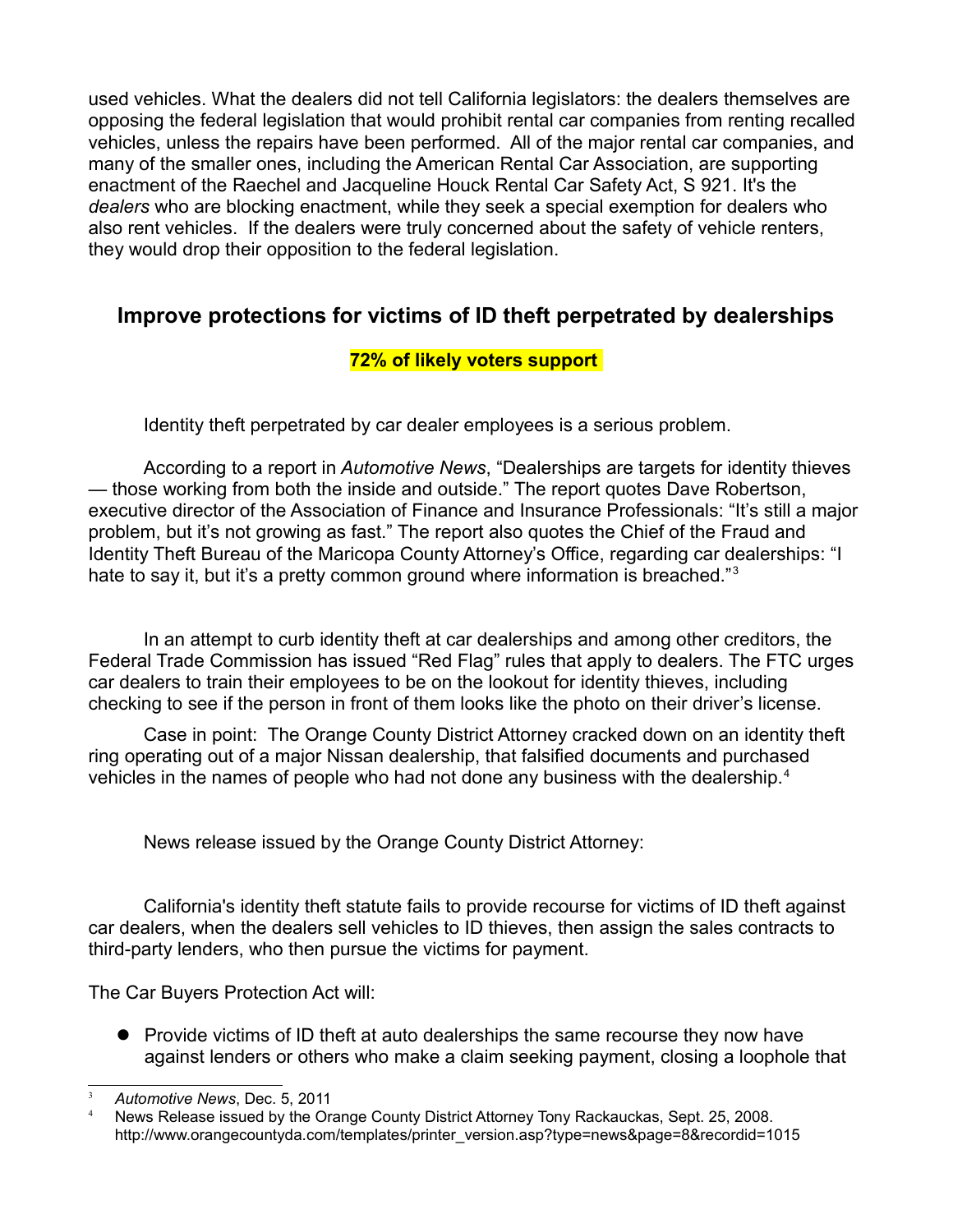unscrupulous auto dealers now exploit.

### **Reduce the risk of ID thieves operating out of auto dealerships**

#### **85% of likely voters support**

California law allows dealers to hire employees who have a record of prior convictions for ID theft, forgery, or other frauds for positions where they will have access to customers' personal financial information.

The Car Buyers Protection Act will:

• Require car dealers to check available criminal records, and prohibit them from hiring employees with prior convictions for ID theft, forgery, or other fraud for positions where they would have access to consumers' personal financial information.

## **Prohibit dealer "markups" that cost California car buyers billions**

#### **82% of likely voters support**

Auto dealers charge billions of dollars in hidden extra fees, known as dealer "markups" or "dealer reserve." Dealers receive kickbacks from lenders, in exchange for increasing the interest rate the consumer is charged for an auto loan above the rate the consumer would otherwise pay, based on their creditworthiness. According to the Center for Responsible Lending, during 2009 alone, dealer markups cost California car buyers more than \$2.6 billion. The Center also found that consumers whose loans were inflated by the added charges were more likely to default on their loans.

The Center's report, including a link to state-by-state figures:

[http://www.responsiblelending.org/other-consumer-loans/auto-financing/research](http://www.responsiblelending.org/other-consumer-loans/auto-financing/research-analysis/under-the-hood-dealer-rate-markups.html)[analysis/under-the-hood-dealer-rate-markups.html](http://www.responsiblelending.org/other-consumer-loans/auto-financing/research-analysis/under-the-hood-dealer-rate-markups.html)

In class action litigation brought by civil rights organizations and the victims of markups, dealer markups were shown to have a discriminatory impact based on race. Car buyers of color tended to be charged more than their white counterparts, even when they had the same creditworthiness.

In 2005, in an effort to curb the discriminatory impact and overall cost of dealer markups, California enacted caps on dealer markups as part of the Car Buyers Bill of Rights. However, those caps – at 2.5% for loans up to 60 months and 2% for longer loans – still allow markups that can cost car buyers thousands of dollars extra, over the life of the loan.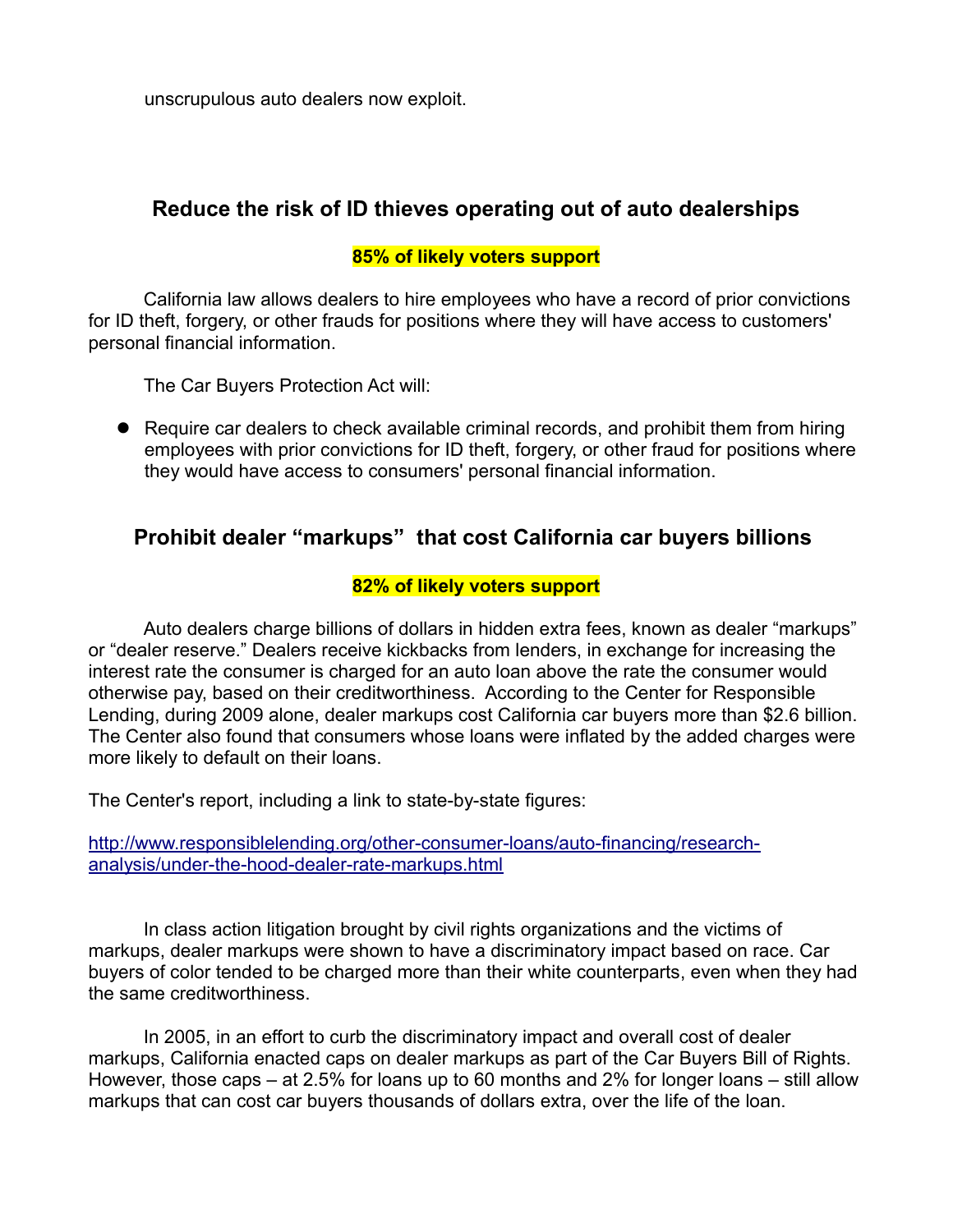In 2009, the U.S. Department of Justice brought an action against Nara Bank and two California dealerships, alleging that car buyers who were non-Asian-American were charged higher markups than other customers.

US DOJ news release:<http://www.justice.gov/opa/pr/2009/September/09-crt-1063.html>

Recently, the Consumer Financial Protection Bureau sent notices to major auto lenders warning them that the Bureau is concerned about disparities due to dealer markups.

U.S. Senator Edward Markey, a member of the Senate Commerce Committee, which has jurisdiction over the Federal Trade Commission, recently sent a letter to the Chairman of the FTC, Edith Ramirez, inquiring about the FTC's role in regulating dealer markups.

The Car Buyers Protection Act will:

• Prohibit dealer markups

## **Prohibit car dealers from engaging in "bait and switch" financing**

### **76% of likely voters support**

Many unscrupulous auto dealers engage in "bait-and-switch" financing, (also known as "yo-yo" financing), luring car buyers into entering into contracts on favorable terms. Then shortly after the car buyers drives away in their newly purchased vehicles, the dealers contact them and mislead them into believing their financing "fell through." Then the dealer demands that the car buyer enter into a second contract, typically requiring the car buyer to pay a larger down payment and /or higher interest, or larger monthly payments that may be unaffordable. Dealers often refuse to refund the car buyer's down payment or return any traded-in vehicle, a practice known in the trade as "de-horsing."

 If the car buyer balks at signing another contract, the dealers often threaten to repossess the car, or have the car buyer arrested for auto theft. Some dealers fail to submit documents for completing the registration, leaving the car buyer subject to arrest due to expired temporary tags.

Case in point: A consumer purchased a Toyota from a major Toyota dealer, who promised "0% financing." She paid a \$3500 down payment, and signed a contract accepting the dealer's offer of 0% financing on a new Toyota. About 10 days later, the dealer called her and claimed that the financing had "fallen through" and demanded that she sign a new contract – at 16% interest.<sup>[5](#page-4-0)</sup>

Many victims of "yo-yo" financing don't realize they have been scammed, since the

<span id="page-4-0"></span><sup>5</sup> "Congress to weigh regulation of financing by auto dealers," *Los Angeles Times*, June 19, 2010. http://articles.latimes.com/2010/jun/19/business/la-fi-car-finance-20100619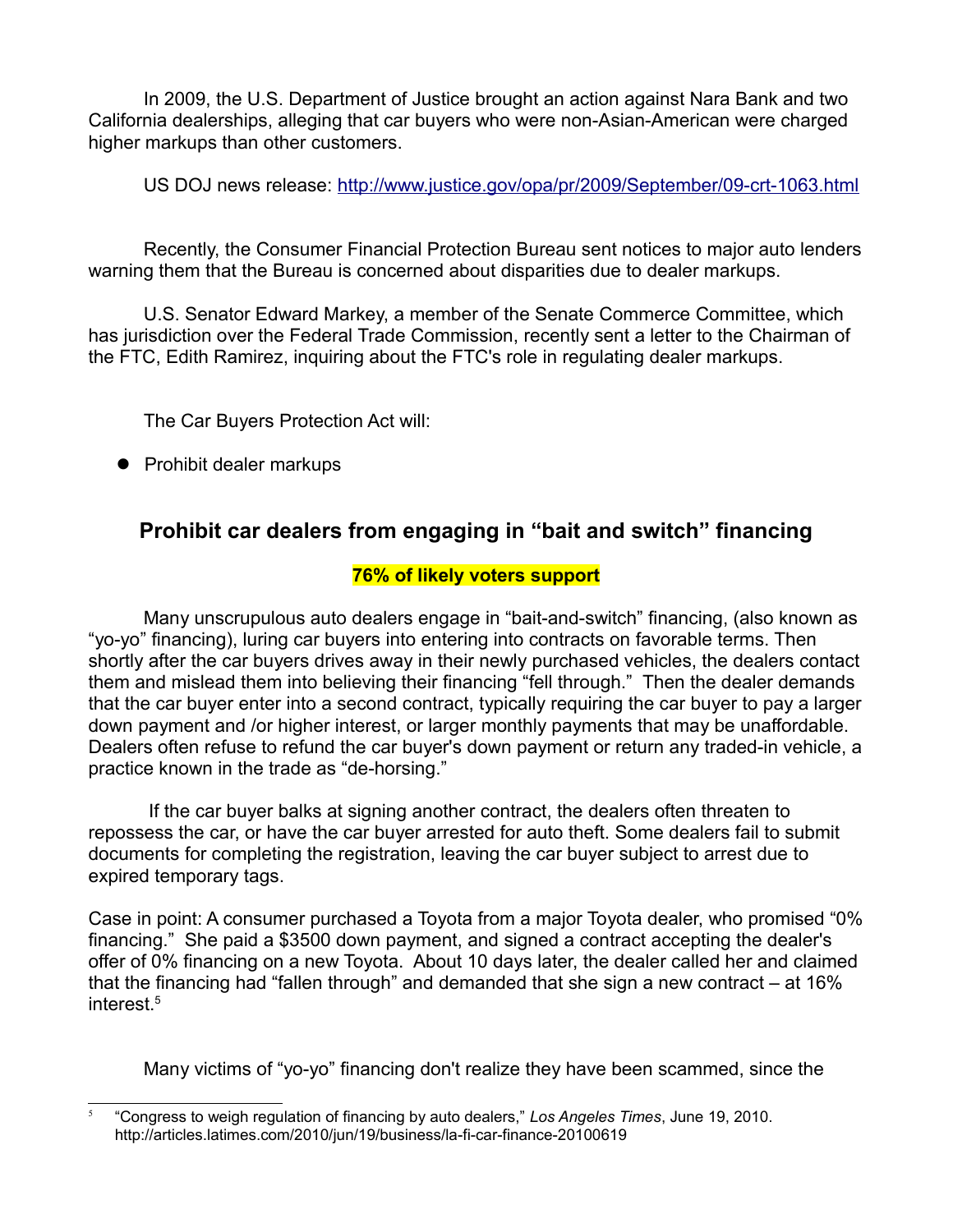dealers often mislead them about their creditworthiness.

According to testimony by representatives of the Armed Forces before the California Assembly Banking Committee in 2005, "yo-yo" auto financing is the #1 financial readiness problem experienced by troops stationed in California.

The Center for Responsible Lending has issued a report documenting the prevalence of yo-yo financing based on surveys of those who provide assistance to car buyers as consumers.<sup>[6](#page-5-0)</sup>

### **Require ALL auto dealers to offer minimum warranties on used vehicles**

### **84% of likely voters support**

Over a dozen other states require ALL car dealers to offer minimum warranties on used vehicles offered for sale. Under legislation enacted in 2012, AB 1447, only "buy here pay here" dealers must offer warranties that last at least 1,000 miles or 30 days on each used vehicle they offer for sale. New car dealers and other dealers who sell used cars were exempted.

As a result, car buyers who purchase used vehicles may pay more at competing dealerships, but get less protection. New car dealers and other independent auto dealerships are still allowed to sell used vehicles "AS IS." This means that used car buyers who shop at those dealerships may not even have the benefit of the most basic implied warranty -- that the vehicle is "merchantable" and fit for transportation. This also causes confusion in the used car market, since car buyers often have no way to know whether a dealer qualifies as a "buy here pay here" dealer, or whether the dealer is prohibited from selling them the car "AS IS."

The Car Buyers Protection Act will:

 Require ALL dealers to provide at least a 30-day / 1,000 mile warranty on all used cars they offer for sale. This will also provide car buyers with an implied warranty that the vehicles are "merchantable" – fit for their intended use, as transportation.

## **Eliminate the New Motor Vehicle Board's authority to overrule the DMV when the DMV attempts to protect car buyers from auto manufacturers or dealers who violate consumer protection laws**

#### **65% of likely voters support**

This obscure board was originally created to hear franchise disputes between auto

<span id="page-5-0"></span><sup>6</sup> "Deal or No Deal: How Yo-Yo Scams Rig the Game against Car Buyers," Center for Responsible Lending: http://ftc.gov/os/comments/motorvehicleroundtable/00104-82860.pdf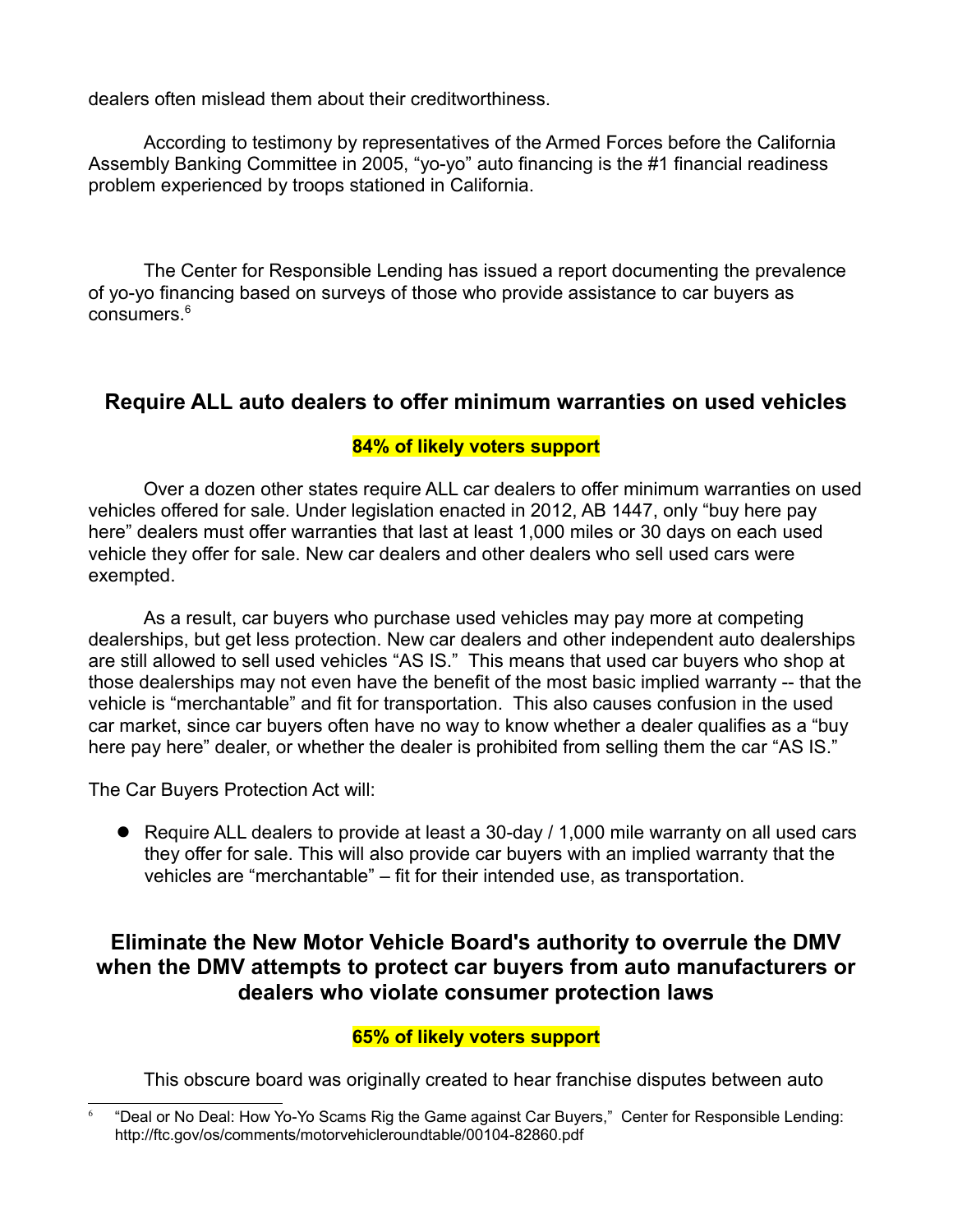dealers and manufacturers. Four of the board members are car dealers. The board has stated that its mission is to protect car dealers – not the public. The New Motor Vehicle Board has the authority to overrule the Department of Motor Vehicles when the DMV attempts to discipline a dealership or manufacturer that engages in widespread violations of consumer protection laws. No other agency in state government allows an industry-dominated board to overrule a regulatory agency.

The DMV issues licenses to auto dealers and manufacturers. The DMV supposedly has the authority to suspend or revoke a manufacturer or dealer's license if they commit massive fraud. This form of discipline is necessary in order to deter widespread fraud that endangers public safety or results in other widespread harm to the public. However, that authority is often illusory, since dealers and manufacturers can appeal DMV decisions to the industry board, which can then allow them to go on the attack against the DMV, forcing the agency to spend taxpayer dollars defending itself. Dealers and manufacturers have a history of using the threat of an appeal to undermine the DMV's ability to protect the public.

In 2004, then-Senator Debra Bowen authored SB 1711, to prohibit the New Motor Vehicle Board from being able to overturn DMV discipline of dealers or manufacturers, while preserving their right to appeal DMV decisions to courts. In a news release, Sen. Bowen said:

"The Board's sole purpose is to protect car dealers at the expense of car buyers, plain and simple. An industry board shouldn't be handling complaints made against dealers, and it shouldn't be able to overturn fines and penalties the DMV slaps dealers with who are breaking the law."<sup>[7](#page-6-0)</sup>

Former DMV Director Steven Gourley wrote in support of SB 1711:

"...it is clear to me, as former Director, as well as to all DMV personnel (when I was there) that the Board is thought of by new car dealers and RV dealers as an impediment to, as well as weapon against, DMV disciplinary actions....SB1711 is intended to protect the valuable mediation and arbitration functions of the Board, and to eliminate the Board's unprecedented, costly, and problematic jurisdiction over DMV's disciplinary actions..."

DMV Director Steven Gourley's letter is posted here:

<http://carconsumers.org/pdf/DMVdirector-NMVB.pdf>

Under heavy lobbying by car dealers, the legislature failed to enact the bill.

The Car Buyers Protection Act will:

 Eliminate the New Motor Vehicle Board's authority to overrule the DMV when the agency disciplines dealers or manufacturers for violating consumer protection laws

<span id="page-6-0"></span><sup>7</sup> "CAR DEALERS FLEX THEIR MUSCLE, SHOOT DOWN BOWEN EFFORT TO PROTECT CAR BUYERS ON SENATE FLOOR," Press release issued March 18, 2004, by Senator Debra Bowen.